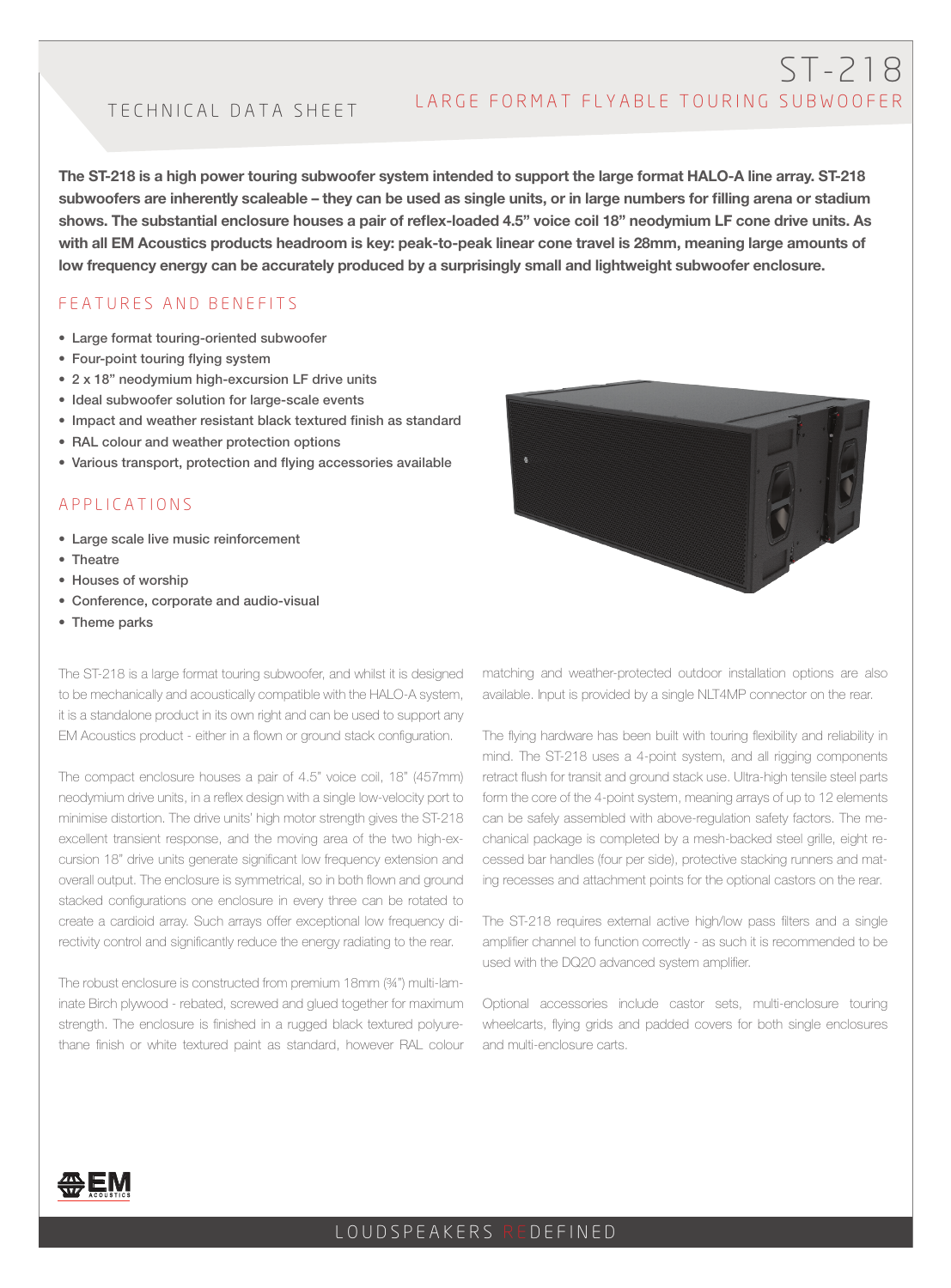

#### TECHNICAL SPECIFICATIONS

| <b>ENCLOSURE TYPE:</b>             | Large format flyable reflex subwoofer                                                     |
|------------------------------------|-------------------------------------------------------------------------------------------|
| DIMENSIONS (HxWxD)                 | 550 (21.7) x 1300 (51.2) x 850 (33.5) mm/(ins)                                            |
| NFT/SHIPPING WFIGHT:               | 111/114kg (244.2/250.8lbs)                                                                |
| FREQUENCY RESPONSE <sup>1</sup> :  | 28Hz - 150Hz +3dB                                                                         |
| SENSITIVITY <sup>2</sup> :         | 100dB                                                                                     |
| DISPERSION <sup>3</sup> :          | Omnidirectional, cardioid possible when arrayed                                           |
| DRIVE UNITS:                       | 2 x 4.5" voice coil 18" (457mm) neodymium LF drive units                                  |
| LOUDSPEAKERS PER AMPLIFIER CHANNEL | DQ6*: 1 per channel, DQ10*: 1 per channel, DQ20: 1 per channel                            |
| POWER HANDLING:                    | 2500W RMS, 5000W program                                                                  |
| MAXIMUM SPI 4:                     | 137dB continuous, 143dB peak                                                              |
| NOMINAL IMPEDANCE:                 | $2$ ohms                                                                                  |
| CROSSOVER:                         | <b>External active</b>                                                                    |
| CONNECTORS:                        | 1 x Neutrik® speakON™ NL4                                                                 |
| <b>FNCLOSURE:</b>                  | 18mm (3/4") multi-laminate Birch plywood, rebated, screwed and glued,                     |
|                                    | Finished in impact and weather resistant black polyurethane, or textured white paint      |
| RIGGING & HARDWARE:                | 4-point system, ultra-high tensile steel. Enclosure hardware rated to 12 elements at 10:1 |
|                                    | safety factor. 8 flush bar handles, protective runners and stacking recesses              |
| <b>GRILLE:</b>                     | Mesh-backed perforated stainless steel                                                    |
| OPTIONS:                           | Colours / weather protection                                                              |
| <b>ACCESSORIES</b>                 | Touring castor set                                                                        |
|                                    | FG-218 master flying grid                                                                 |
|                                    | GS-HALO-A ground stacking frame                                                           |
|                                    | WC-T218 transit wheelcart                                                                 |
|                                    | TC-T218 single enclosure padded touring cover                                             |
|                                    | TC-T218-2 dual enclosure padded transit cover                                             |
|                                    | TC-T218-3 triple enclosure padded transit cover                                           |
| <b>SPARE PARTS:</b>                | DU-1802 18" (457mm) LF drive unit                                                         |
|                                    | RFG-S218 replacement grille                                                               |
|                                    | Pin-0.375/0.813 ball-lock flying pin                                                      |
|                                    |                                                                                           |

#### NOTES ON MEASUREMENT CONDITIONS:

Measured on-axis at 2m in an anechoic environment and referenced to 1m. <sup>2</sup> Measured in half space at 2m with 4W sine wave input and referenced to 1m. <sup>3</sup>Nominal dispersion, measured in an anechoic environment and averaged over stated bandwidth. <sup>4</sup>Calculated and verified by subjective listening test of familiar program material.

\*Whilst the DQ6 and DQ10 will operate the ST-218, they will not allow the subwoofer to reach its full potential and as such should only be used in low SPL environments.

#### ENCLOSURE OPTIONS

ST-218 enclosures are available as standard in black 3-step impact resistant polyurethane finish, or white water-based Warnex textured paint. Custom RAL colours can be supplied on request; extended lead times and set up costs apply. ST-218 enclosures can also be supplied as an outdoor version (OD), finished in the same black weather-resistant 3-step polyurethane coating, with stainless steel grilles and weather-resistant connector options, and other cabinet details bespoke to the customer's request. Custom RAL colours are also available for outdoor options by specific quote. Please contact your local EM Acoustics representative for details.

## LOUDSPEAKERS REDEFINED